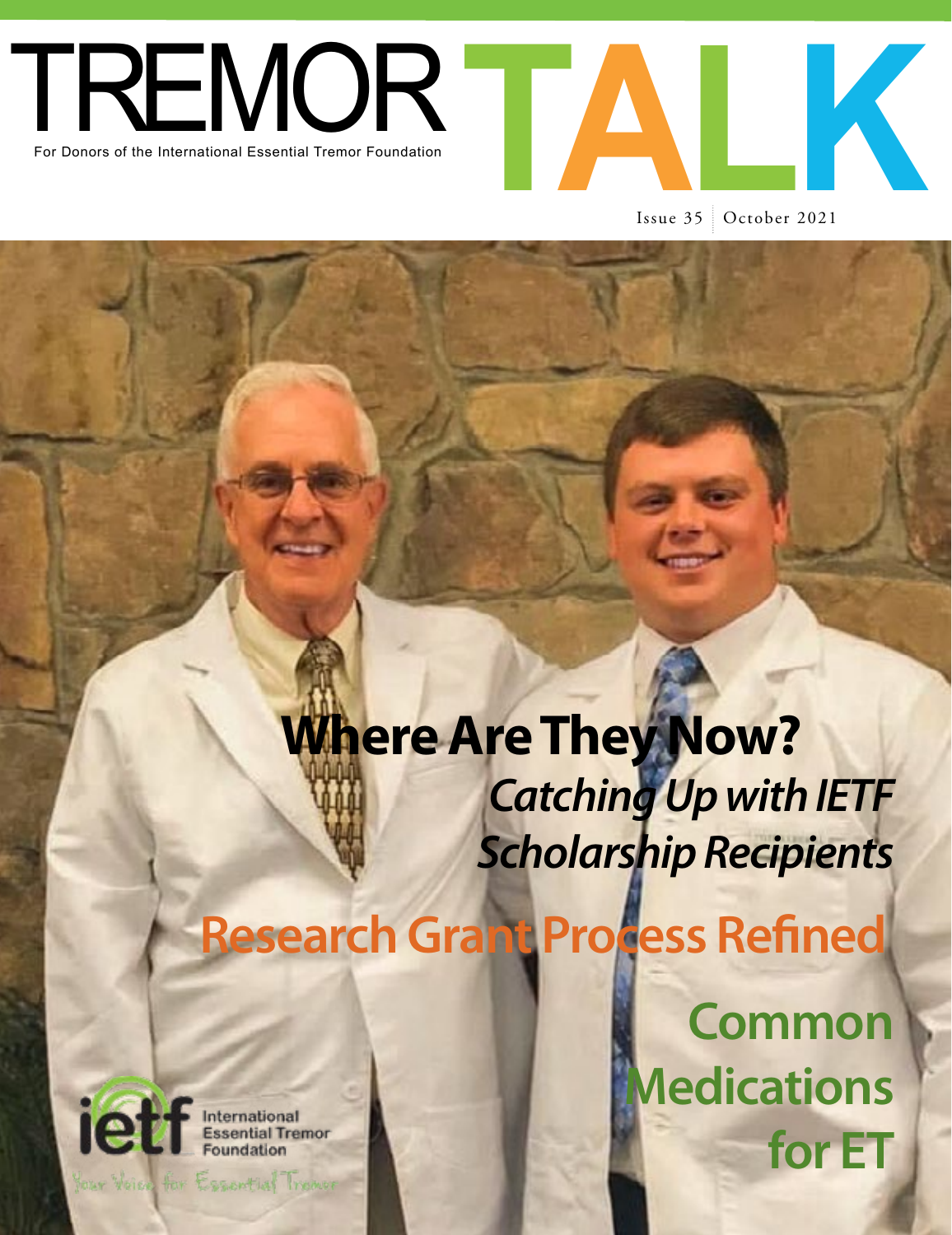

## Update from the Executive Director



The month of July began with the IETF moving in to our new office. As with any move, we had some transition issues especially with our phone and internet set up, but everything seems to be working well now. The new

office is great and includes some features we didn't have in our old space including a conference room and a full kitchen. We've shared some photos on the back cover of this issue. Our new physical address is:

> IETF 13628 W. 95th Street Lenexa, KS 66215

We still have our P.O. Box where we receive most of our mail (PO Box 14005, Lenexa, KS 66285). Our phone numbers have remained the same. Another positive of the new space is we will save approximately \$5,000 a year in rent and utilities.

### **2021 Research Appeal Results**

The 2021 research appeal dropped the first week of July. As a reminder, 100% of all donations made for research go to fund our grant program. To date we have received over \$46,000 in donations from more than 500 donors. We thank you for your support in our efforts to find more and better treatment options for ET. There is an article in this issue explaining our new research grant program beginning in 2022.

## **Become an ET Trailblazer**

The IETF is now offering a new donation option to support our mission. The ET Trailblazers program

allows donors to make an automatic monthly recurring donation. This helps donors spread their donation out and eliminate the need to remember to do it on an annual basis. This is a great option for someone on a fixed income who cannot afford one large donation each year. Please share this new program with anyone you know who might be considering a donation to the IETF.

#### **New Podcasts Available**

Since the last issue of *Tremor Talk* we have added some new podcasts to our library including an interview with Lord Julian Fellowes, the creator of Downton Abbey, and Dr. Binith Cheeran, medical director for neurological therapies at Abbott Labs, discussing the newest innovations in DBS surgery. Check them out on our website.

We hope you enjoy this issue of *Tremor Talk,* which includes stories on a new clinical trial by Praxis, a comprehensive list of ET medications, and some outgoing and incoming IETF board members. We also caught up with some of our former IETF scholarship recipients to see what they're doing now and asked them about the impact of receiving an IETF scholarship.

As always, there is a lot going on at the IETF. But none of this happens without your support. Your donations are greatly appreciated, and allow us to continue to build on the work we do. We love to hear from you so please feel free to contact us with any questions, concerns, or ideas you might have. If you have moved recently or your email address has changed please let us know so we can update our records and stay in touch.

Sincerely,

Patrick McCartney Executive Director, IETF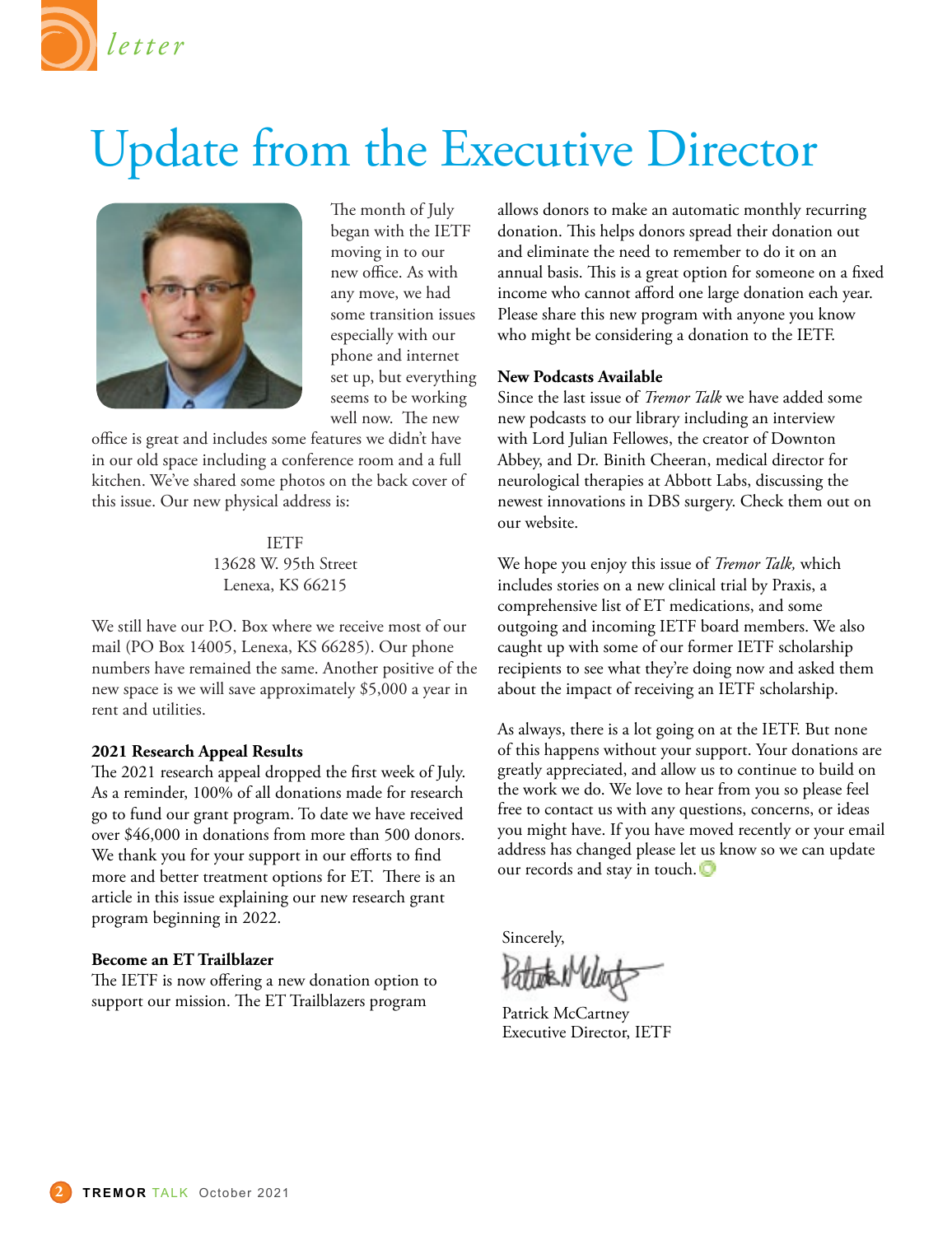

#### **IETF Board of Directors**

Kelly E. Lyons, PhD *President*

Shari Finsilver *Vice President*

Paul Rodden *Secretary/Treasurer*

Nathan Fiser, CFP

Paula Nauer, MD

Patrick M. Reidy

#### **Editorial Board**

Rodger Elble, MD, PhD Joseph Jankovic, MD Kelly E. Lyons, PhD

#### **Medical Advisory Board**

Holly Shill, MD - Chair Kelvin Chou, MD Keith Coffman, MD Arif Dalvi, MD Leon S. Dure, IV, MD Rodger Elble, MD, PhD W. Jeffrey Elias, MD Alfonso Fasano, MD, PhD Albert J. Fenoy, MD Leslie J. Findley, TD, MD, FRCP Mark Hallett, MD Adrian Handforth, MD Peter Hedera, MD Arif Dawood Herekar, MD Stuart Isaacson, MD, FAAN Joseph Jankovic, MD Michael M. Johns III, MD Sheng-Han Kuo, MD Peter LeWitt, MD Elan D. Louis, MD William Ondo, MD Jill L. Ostrem, MD Alexander Rajput, MD, FRCP(C) Sara Salles, DO Ludy Shih, MD Mark Stacy, MD Claudia Testa, MD, PhD

#### **Staff**

Patrick McCartney Executive Director

Tammy Dodderidge Marketing & Communications **Manager** 

Dawanna Fangohr Finance, Database and Volunteer Manager

*Tremor Talk* is published three times a year by the IETF.

IETF © 2021 All rights reserved.

## Issue 35 October 2021

## *Contents*

- 4 Treatment Commonly Prescribed Medications for Essential Tremor
- **6 Treatment** The Evolving Role of Focused Ultrasound for ET
	- Research Tuning into a New Channel Could Mean the Future of ET Care
- 10 Support Meet Our Newest Catherine Rice Scholarship Recipients
	- **Education** ET Virtual Education Events
	- **Fundraising** Bequest Brings Enduring Support for IETF's Scholarship Fund
	- **Treatment** The Latest Innovation in Sensing and DBS Therapy
- 24 Research ET Research Grant Process Reviewed, Refined for Long-Term Impact
- 25 Education Tune into Our Podcast Series
- 26 Memorials & Honorariums
- 27 Foundation Changes to the IETF Board
- 28 President's Club
- 30 ET Support Groups

## *Features*

- 12 Feature Miracle on Mushroom Freeway
	-
- 
- 16 Feature Catching Up with IETF Scholarship Recipients



*On the Cover: IETF scholarship recipient Tyler Criswell with his grandfather at Tyler's white coat ceremony at the University of Alabama.* 



Confidentiality Statement: The IETF does not sell or share any member or non-member personal information, including physical addresses, email addresses and phone numbers.

Please send comments, questions, and story ideas to: IETF *Tremor Talk* Editor, PO Box 14005, Lenexa, Kansas 66285-4005 USA or call toll free 888-387-3667 or email tammy@essentialtremor.org.

This publication is not intended to provide medical advice or be a substitute for qualified medical care. Appropriate treatment for your condition should be obtained from your physician. The content of this publication offers information to those with essential tremor. The IETF does not endorse any product advertised in this publication unless otherwise stated.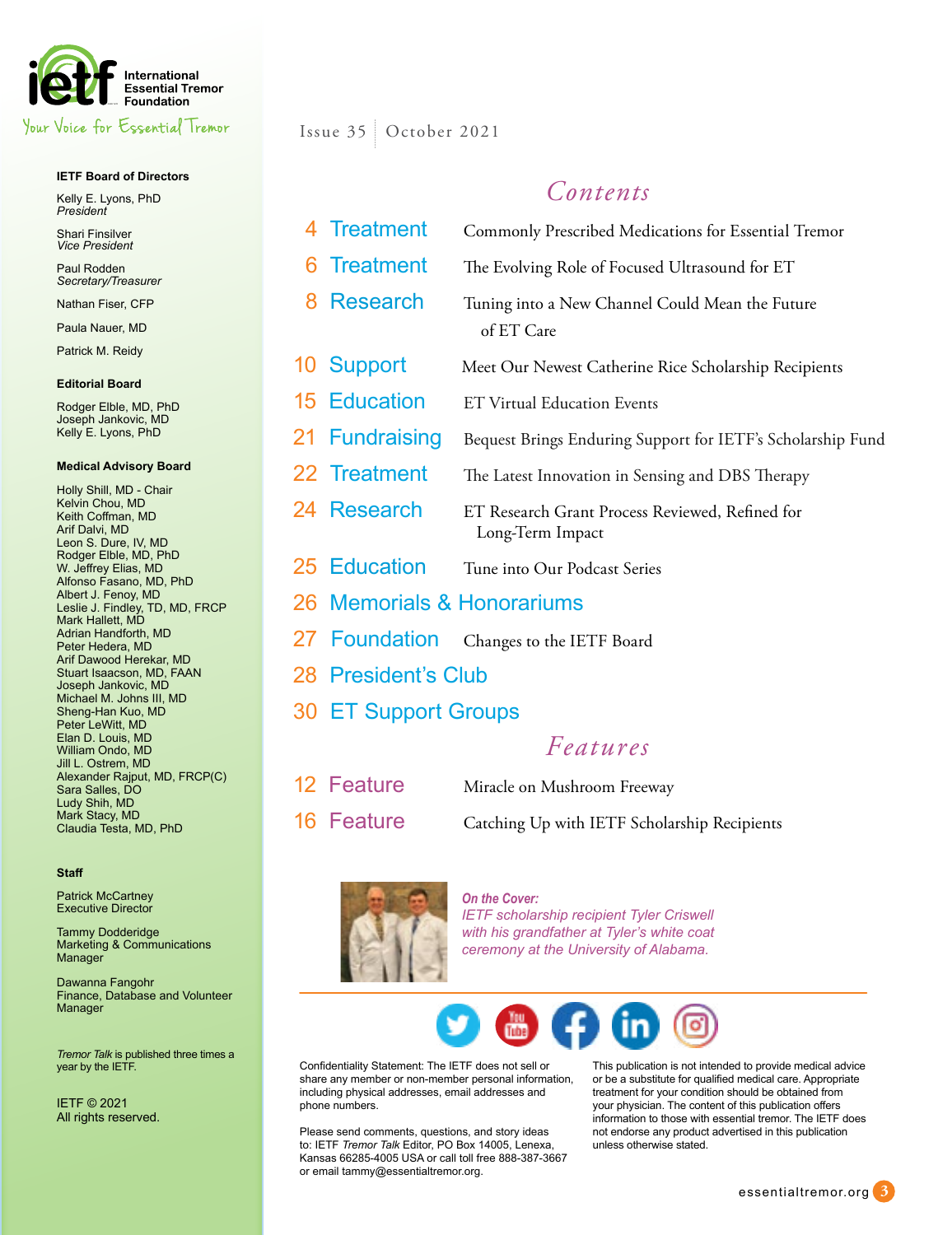

## Commonly Prescribed Medications for Essential Tremor

While a cure for essential tremor (ET) has not yet been found, medications may help improve your quality of life. If your ET is mild, you may not need treatment. However, if your ET interferes with your ability to work, perform daily activities or interact socially, you may want to consider medication. Maybe you are taking one of the following and have found success, or if not, perhaps you can check with your doctor about another medication listed below.

## **MEDICATIONS LIST**

## **Propranolol (Inderal®)**

Propranolol is the only medication approved by the Food and Drug Administration (FDA) for the treatment of ET and is available in immediate and long-acting formulations. Propranolol is a beta-blocker that is a drug used primarily for treating high blood pressure. Side effects of propranolol are usually mild and are more frequent at higher doses. The main side effects are decreased heart rate and blood pressure. Tell your doctor if you have heart failure, diabetes, or asthma. Patients who respond usually require a total daily dosage of 240 mg or less. Other beta-blockers such as atenolol, metoprolol, and nadolol can also be beneficial for treating ET.

## **Primidone (Mysoline®)**

Primidone is an anti-seizure medicine that can be effective in treating ET. Although it might have initial side effects such as nausea, poor balance, dizziness, fatigue, drowsiness, and flu-like symptoms, these side effects often resolve over time. To reduce the possibility of side effects, start with a small dose at bedtime (12.5 mg or one-quarter of one tablet) and gradually increase the dosage according to your doctor's instructions.

## **Clonazepam (Klonopin®), diazepam (Valium®), lorazepam (Ativan®), and alprazolam (Xanax®)**

These anti-anxiety medications may be useful in patients who do not respond to other medications or who have associated anxiety. Side effects include sleepiness, dizziness, depression, fatigue, loss of coordination, memory loss, and confusion. These drugs are usually less effective than propranolol and primidone, and they can be addictive. There is also risk of withdrawal symptoms if the drugs are stopped suddenly.

## **Topiramate (Topamax®)**

Topiramate is an anticonvulsant that has been shown to be effective in controlling tremor in some patients. Side effects include numbness or tingling, memory loss, and weight loss.

### **Gabapentin (Neurontin®)**

Gabapentin is a generally well tolerated anticonvulsant, but controlled studies have produced conflicting results regarding its efficacy in ET. At best, this drug has a very modest benefit. It is tried by patients whose tremor is unmanageable by other medications. Side effects include fatigue, slurred speech, drowsiness, impaired balance, and nausea especially when beginning drug therapy.

## **MISCELLANEOUS AGENTS**

### **Mirtazapine (Remeron®)**

Mirtazapine is an antidepressant. Due to its lack of effectiveness for the majority of patients and its significant side effects, mirtazapine is not recommended for the routine treatment of ET. Adverse effects include sleepiness,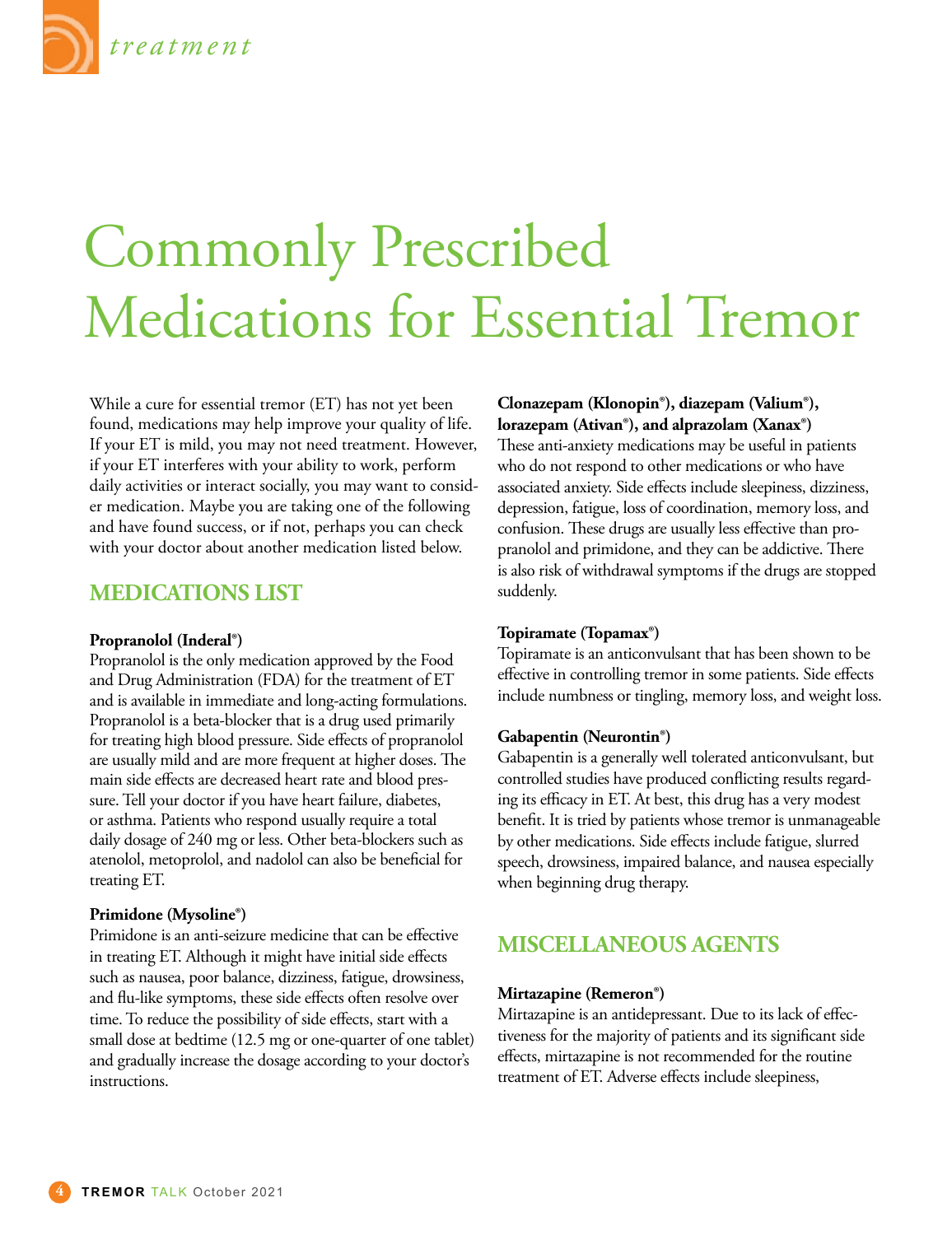

confusion, dry mouth, weight gain, frequent urination, balance and gait difficulty, nausea, and blurred vision.

## **Botulinum Toxin Injections (BOTOX®, Myobloc®)**

If medications fail, you may consider injections of botulinum toxin into the affected muscles. Botulinum toxin injections have been useful in the treatment of some patients with head and voice tremor and sometimes hand tremor. The toxin must be placed into target muscles by a trained specialist and repeat injections will be needed approximately every three months. Transient weakness of the injected muscle is a potential side effect. This treatment can be expensive, and

since no botulinum toxin has been approved for ET, be sure to check with your insurance provider about coverage

## **Alcohol**

Adults with ET often notice that responsible drinking of alcohol - having one or two drinks before dinner or at social events - reduces tremor for one to two hours. However, a more severe rebound tremor can occur after the effects of alcohol have worn off. The addicting and intoxicating effects of alcohol limit its use.

## **Considerations When Taking Any Medication**

- Always follow your physician's directions when taking any medication.
- All medications have potential side effects. Become aware of the potential side effects of the medications you take. Ask questions of your physician and/or pharmacist.
- Contact your physician if you experience any side effects.
- Inform your physician and pharmacist of all medications you are taking, including over-the-counter medications, vitamins and herbal remedies.
- Although not always possible, try to use one pharmacy for all of your prescriptions.



*Learn more about treatment options for essential tremor at www.essentialtremor.org/resources/living-with-et/treatments/*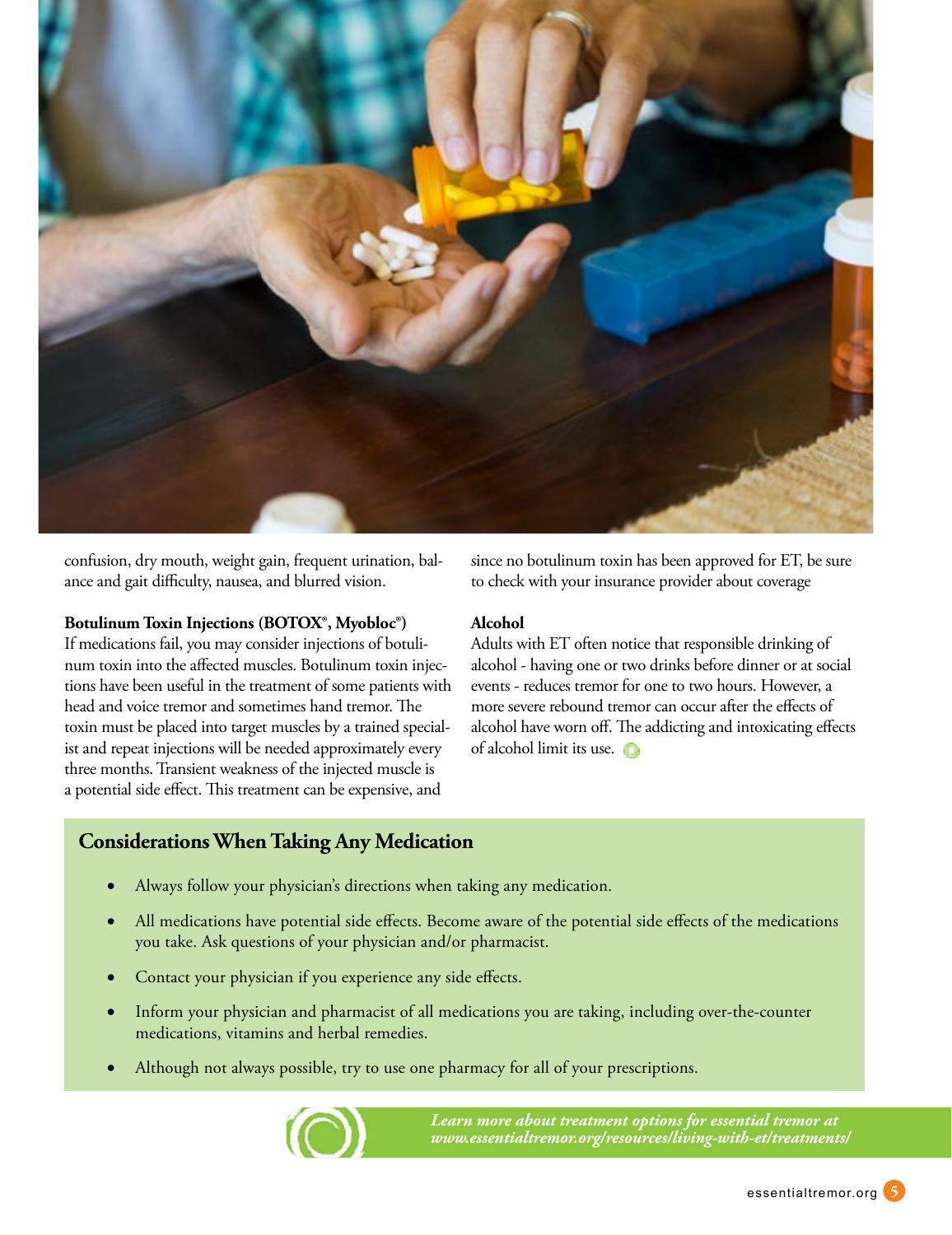

## **The Evolving Role of Focused Ultrasound for Essential Tremor**

*By Arif Dalvi, MD, MBA Director, Comprehensive Movement Disorders Program Palm Beach Neuroscience Institute West Palm Beach, Florida*

Many patients with essential tremor suffer decades of increasingly debilitating tremor before considering surgical options. Deep brain stimulation (DBS) surgery has been FDA-approved and available since 1997 for control of intractable ET. However, the procedure is complex. It involves placing an electrode in the brain through a burr hole in the skull. Following this, a pacemaker-like device is implanted below the collar bone to provide electrical current through the electrode for high-frequency deep brain stimulation. Due to the complexity of the procedure, many patients chose to forgo DBS, which could have been a viable surgical option.

Magnetic Resonance Imaging Guided Focused Ultrasound (MRIgFUS) is a new surgical modality that avoids the need for electrode or pacemaker implantation. The procedure is performed in an MRI suite rather than an operating room and avoids the need for any surgical incision or burr hole. It occupies a middle ground between medications, which may have proven ineffective, and DBS, which has a robust improvement profile and a long-term track record of efficacy but is more invasive.

## **Effectiveness of FUS**

In 2016 the FDA approved ExAblate Neuro for control of ET not responding to medical treatment. The approval was based on a clinical trial of 76 ET patients, 2/3 of whom got the actual procedure, and 1/3 had a sham surgery followed by the actual procedure. The target in the brain was the thalamus, and surgery was performed on only one side of the brain. Initial improvement in tremor was 47% at the



3-month mark compared with 0.1% in the control group. At the 12-month mark, the treated group continued to show improvement in tremor at 40% compared to baseline. The procedure was well tolerated but did include side effects, including numbness in the fingers, headache, imbalance, and unsteady gait. Objective ataxia occurred in 20% of patients and subjective imbalance in 16% with persistent difficulties in 5% of patients. Side effects during the procedure included a feeling of heat or pressure in the head, vertigo, and nausea that resolved shortly after the procedure. One patient had symptoms suggestive of a transient ischemic attack following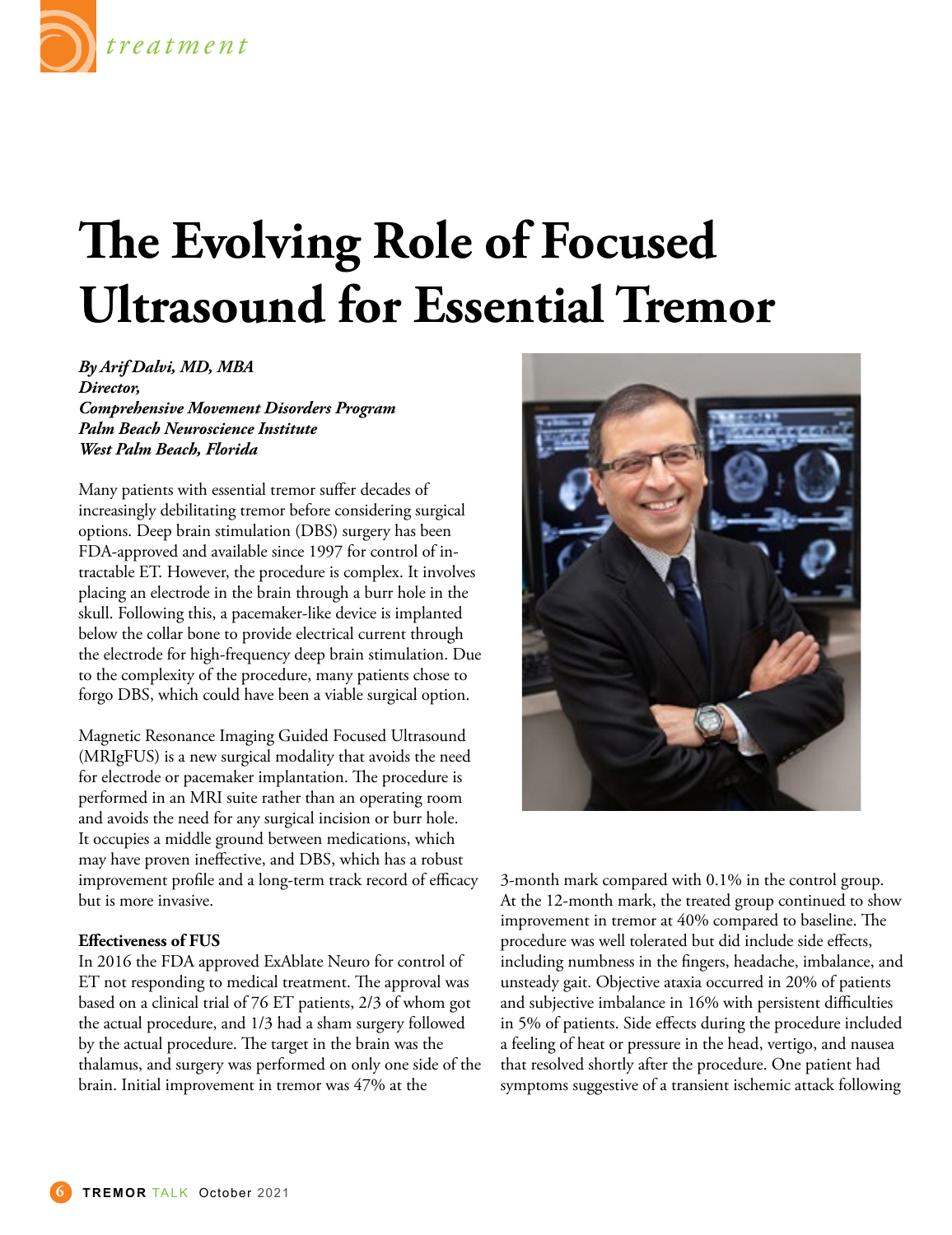the procedure. The question remained whether this beneficial effect would be maintained for longer than one year. We now have follow-up results out to three years indicating that the initial improvement was maintained with minimal degradation in tremor control. No long-term side effects were seen. At the three-year mark, tremor improvement was reported in the 38-50% range, while the improvement in disability was observed to be 43-56%. Previously noted side effects remained mild or moderate and showed resolution in some patients.

## **Medicare Coverage in All 50 States**

In April 2018 Medicare began covering MRIgFUS for essential tremor in some states. Since July 2020 the Medicare coverage has been expanded nationwide to all 50 states. CMS guidelines approved MRIgFUS unilateral thalamotomy for patients with medication refractory and disabling ET or Tremor-Dominant Parkinson's disease. Bilateral thalamotomy (on both sides of the brain) is not covered, and some limitations have also been outlined. Many private carriers in some states have also started covering this treatment option. Patients are best advised to discuss insurance issues with their treating physicians to determine insurance coverage specific to their situation.

## **Who is Not a Good Candidate**

There are a number of general and specific contraindications. Patients who are unable to go through MRI procedures as they have MRI-incompatible heart pacemakers, aneurysm clips, neurostimulators, or other MRI-incompatible implanted medical devices cannot go through the MRIgFUS procedure. Medical contraindications include brain tumors, kidney disease on dialysis, high risk of deep vein thrombosis and unstable cardiac disease. The patient should discuss specific contraindications with their treating team in detail before the procedure. A CT scan of the head is also ordered prior to the procedure to calculate the thickness of the skull; a measure called the skull density ratio (SDR). Low SDRs require a higher energy requirement and different centers have different cut-off points for the SDR recommended to minimize adverse outcomes.

MRIgFUS has been shown through clinical trials to be a safe procedure. However, early side effects are not uncommon. Paresthesias in the face or hands have been reported but tend to resolve in most cases within a year. Gait disturbances, including an unsteady gait, are also reported, with this issue persisting in about 4% of patients at the one-year mark. Extension of the lesion to the internal capsule can result in motor weakness, but this side effect was rarely observed. Some patients may also have side effects during the procedure, including a sensation of heat or pressure, vertigo immediately after the procedure, and occasionally nausea or vomiting around the time of the procedure. Some patients may also have difficulty adjusting to the placement of a stereotactic frame on the head required for the procedure. While MRIgFUS has been described as a noninvasive procedure, it is important to note that it does involve creating a lesion in the thalamus and, therefore, can create irreversible side effects.

## **Ongoing Research**

Further work is ongoing, including clinical trials of MRIgFUS in Parkinson's disease. Insights from the outcomes of these trials can further guide patients with essential tremor, especially regarding the long-term safety of the procedure. In addition, alternative targets to the thalamus such as the zona incerta are being explored, which can potentially improve outcomes. Newer imaging techniques, including diffusion-weighted MRI with tractography, can further define the ideal target for lesioning. While MRIgFUS is a new technology, it is an important addition as an option for patients with moderate to severe ET, especially in those with comorbidities that make DBS surgery less than ideal.

### **Reference:**

Elias WJ, Lipsman N, Ondo WG, et al. A Randomized Trial of Focused Ultrasound Thalamotomy for Essential Tremor. N Engl J Med. 2016;375(8):730-739. doi:10.1056/NEJMoa1600159



*Learn more about DBS and other surgical options for ET at www.essentialtremor.org/resources/living-with-et/treatments/*